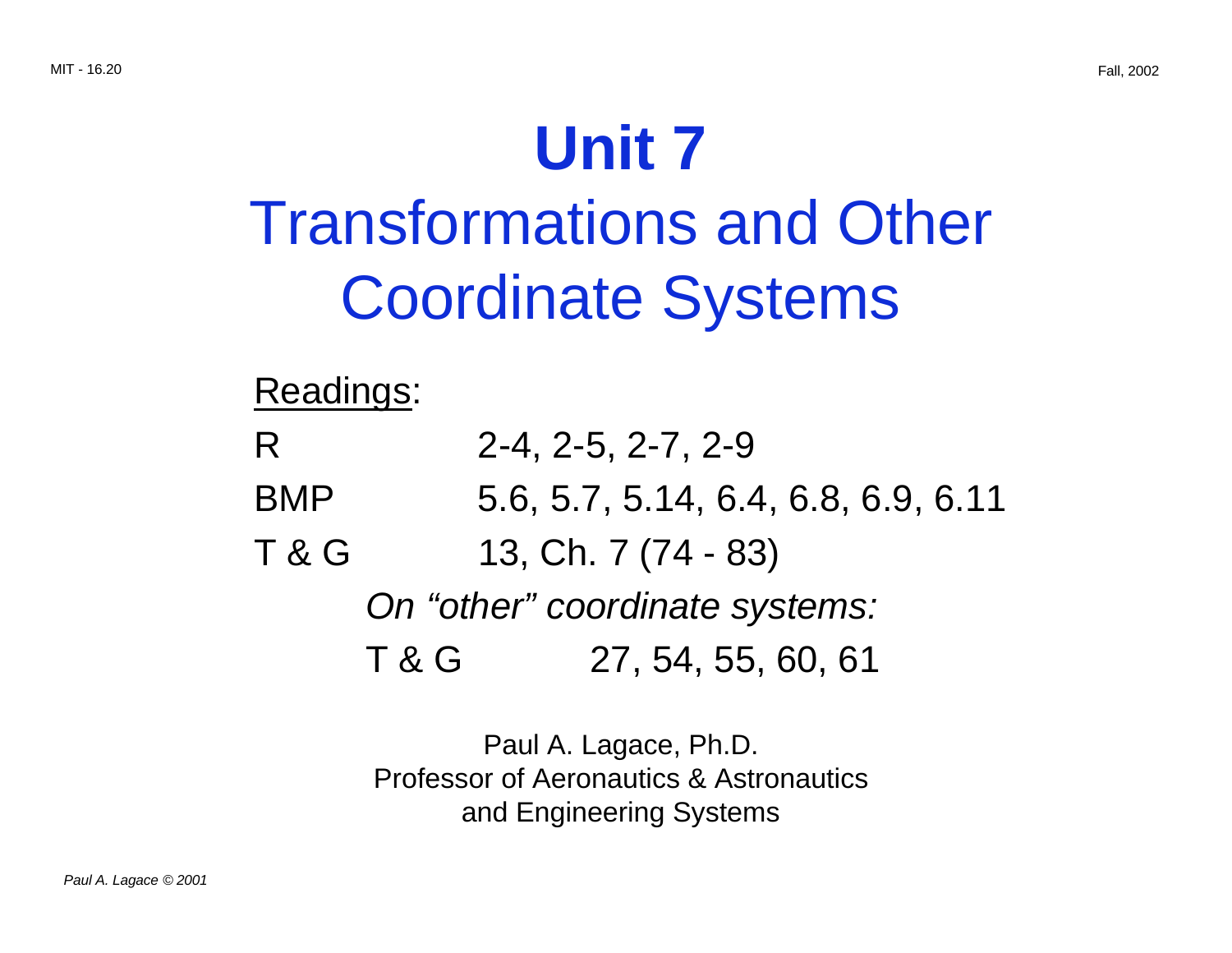As we've previously noted, we may often want to describe a structure in various axis systems. This involves…

## **Transformations**

(Axis, Deflection, Stress, Strain, Elasticity Tensors)

e.g., loading axes <--> material principal axis

**Figure 7.1 Unidirectional Composite with Fibers at an Angle** 



Know stresses along loading axes, but want to know stresses (or whatever) in axis system referenced to the fiber.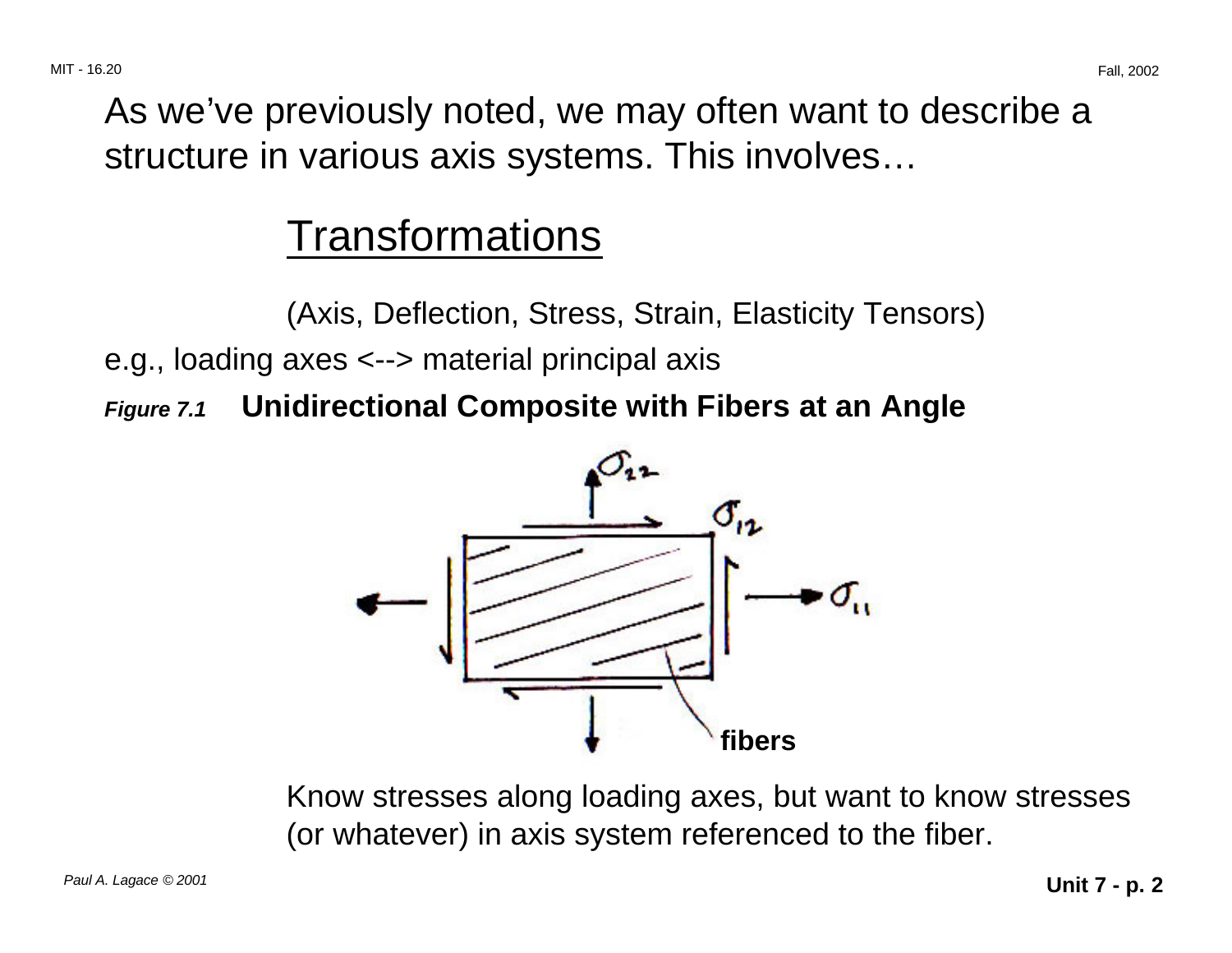Problem: get expressions for (whatever) in one axis system in terms of (whatever) in another axis system

(Review from Unified)

### **Recall: nothing is inherently changing, we just describe a body from a different reference.**

Use ~ (tilde) to indicate transformed axis system.

**Figure 7.2 General rotation of 3-D rectangular axis system** 

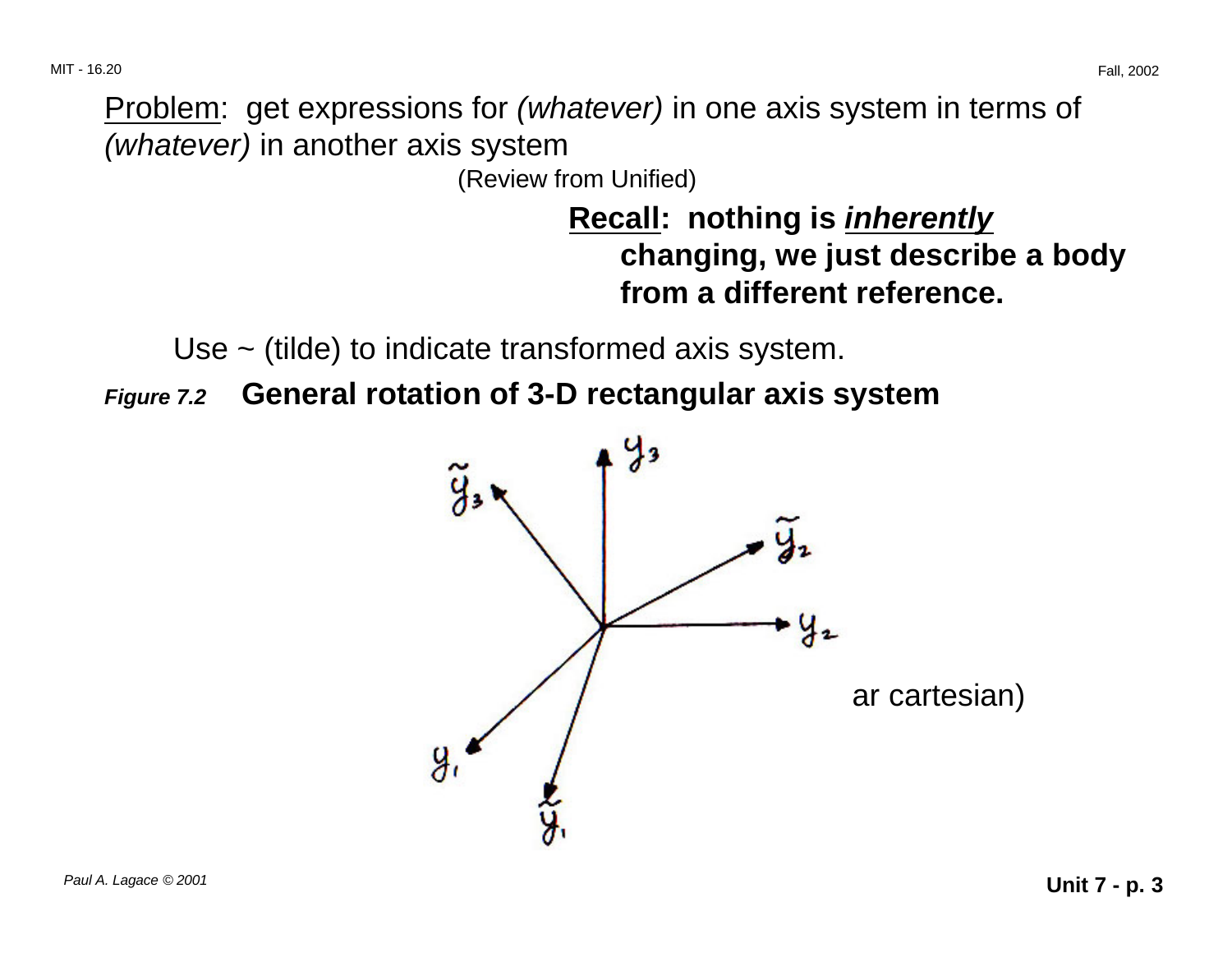"Define" this transformation via direction cosines

$$
\ell_{\widetilde{m}n} = \text{cosine of angle from } \widetilde{y}_m \text{ to } y_n
$$
\nNotes: by convention, angle is measured positive  
\ncounterclockwise (+ CCW)  
\n*(not needed for cosine)*  
\n
$$
\ell_{\widetilde{m}n} = \ell_{n\widetilde{m}} \quad \text{since cos is an even function}
$$
\n
$$
\cos (\theta) = \cos (-\theta)
$$
\n(reverse direction)

But  $\ell_{\widetilde{mn}} \neq \ell_{m\widetilde{n}}$ angle differs by 2θ!

The order of a tensor governs the transformation needed. An **nth** order tensor requires an **nth** order transformation (can prove by showing link of order of tensor to axis system via governing equations).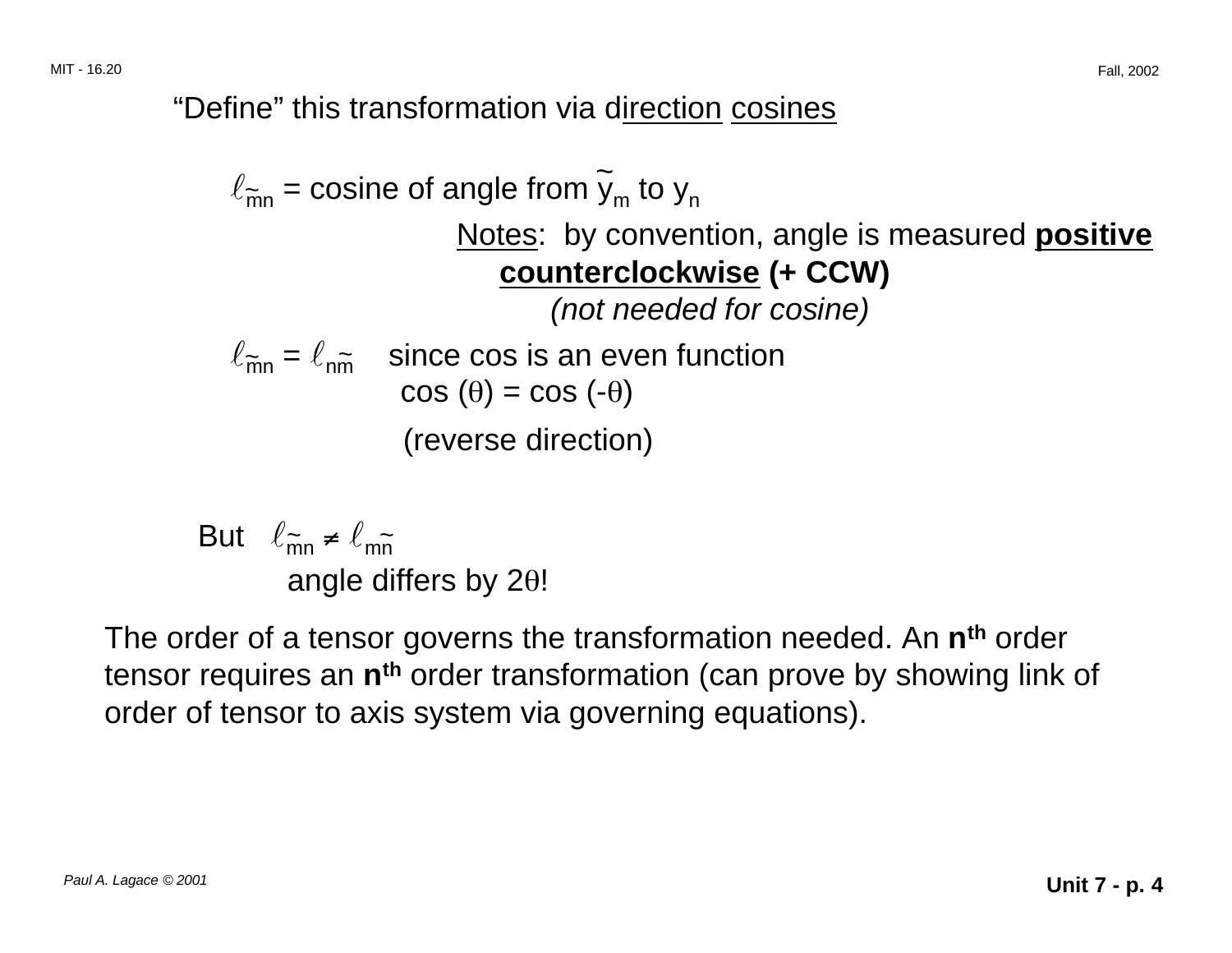| Thus:                    |                                                                                                     |                       |
|--------------------------|-----------------------------------------------------------------------------------------------------|-----------------------|
| Quantity                 | <b>Transformation Equation</b>                                                                      | <b>Physical Basis</b> |
| <b>Stress</b>            | $\tilde{\sigma}_{mn} = \ell_{\tilde{m}p} \ell_{\tilde{n}q} \sigma_{pq}$                             | equilibrium           |
| <b>Strain</b>            | $\tilde{\varepsilon}_{mn} = \ell_{\tilde{m}p} \ell_{\tilde{n}q} \varepsilon_{pq}$                   | geometry              |
| <b>Axis</b>              | $\tilde{x}_m = \ell_{\tilde{m}p} x_p$                                                               | geometry              |
| <b>Displacement</b>      | $\tilde{u}_m = \ell_{\tilde{m}p} u_p$                                                               | geometry              |
| <b>Elasticity Tensor</b> | $\vec{E}_{mnpq} = \ell_{\tilde{m}r} \ell_{\tilde{n}s} \ell_{\tilde{p}t} \ell_{\tilde{q}u} E_{rstu}$ | Hooke's law           |
|                          |                                                                                                     |                       |

In many cases, we deal with 2-D cases

(replace the latin subscripts by greek subscripts)

e.g.,  $\tilde{\sigma}_{\alpha\beta} = \ell_{\tilde{\alpha}\theta} \ell_{\tilde{\beta}\tau} \sigma_{\theta\tau}$ 

(These are written out for 2-D in the handout).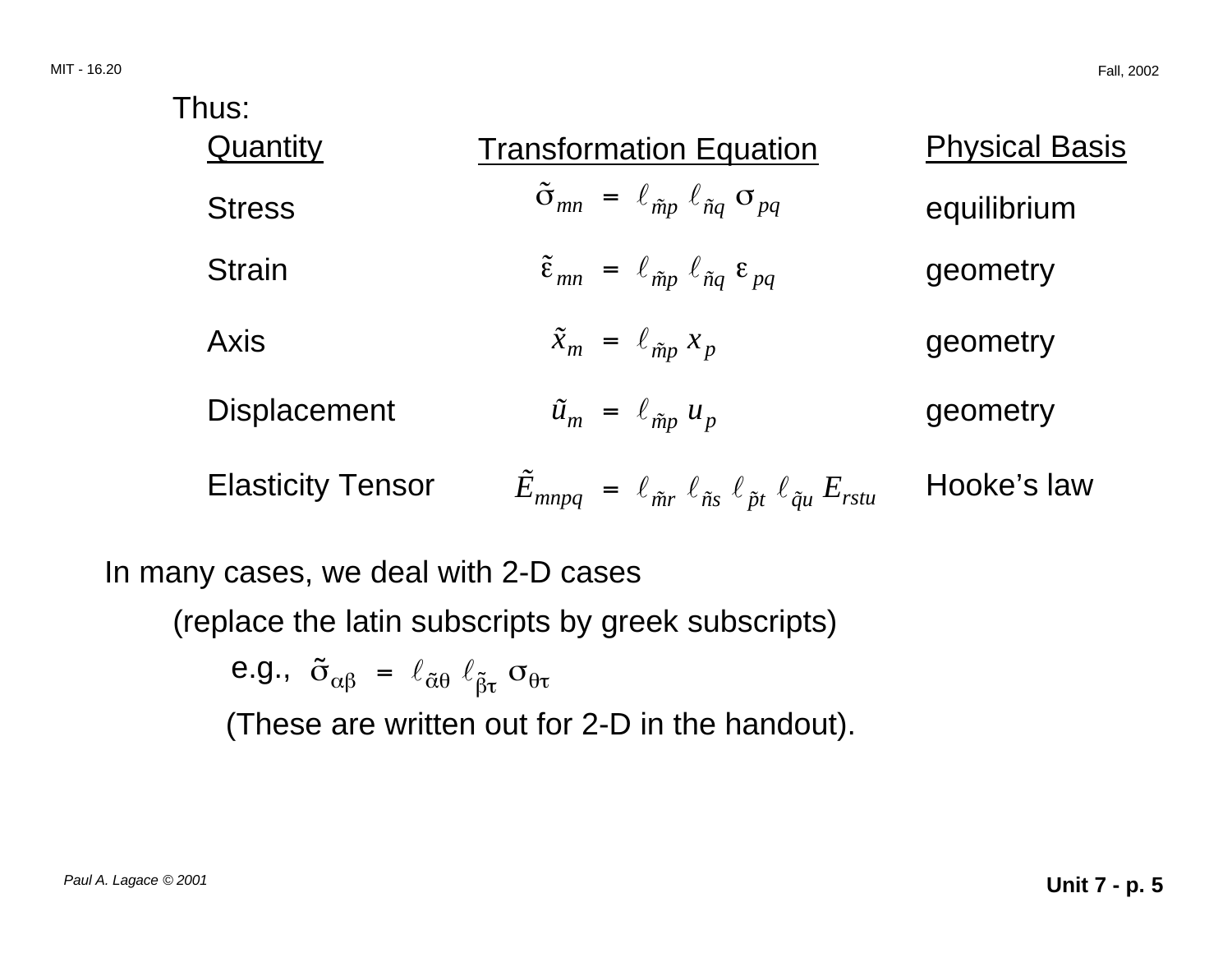An important way to illustrate transformation of stress and strain in 2-D is via Mohr's circle (recall from Unified). This was actually used B.C. (before calculators). It is a geometrical representation of the transformation.

(See handout).

(you will get to work with this in a problem set).

Also recall…

(Three) Important Aspects Associated with Stress/Strain Transformations

1. Principal Stresses / Strains (Axes): there is a set of axes into which any state of stress / strain can be resolved such that there are no shear stresses / strains

-->  $\sigma_{\scriptscriptstyle\rm ij}$  depend on applied loads

--> ε<sub>ij</sub> depend on applied loads <u>and</u> material response

Thus, note:

For general materials…

axes for principal strain ≠ axes for principal stress Generally:

(have nothing to do with) material principal axes  $\neq$  principal axes of stress / strain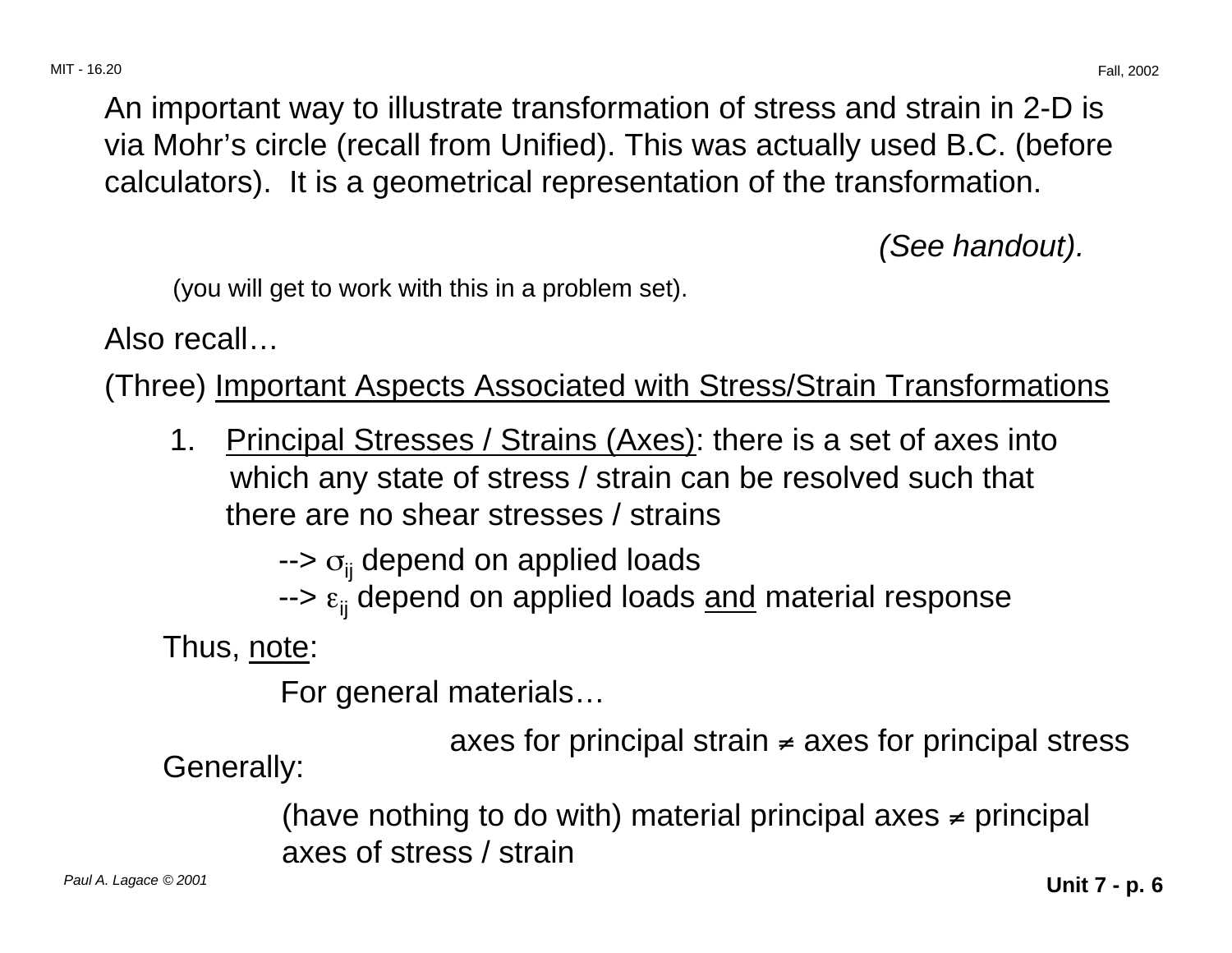Find via roots of equation:

$$
\begin{vmatrix}\n\sigma_{11} - \tau & \sigma_{12} & \sigma_{13} \\
\sigma_{12} & \sigma_{22} - \tau & \sigma_{23} \\
\sigma_{13} & \sigma_{23} & \sigma_{33} - \tau\n\end{vmatrix} = 0
$$
\neigenvalues:  $\sigma_{I}, \sigma_{II}, \sigma_{III}$   
\n(same for strain)

2. Invariants: certain combinations of stresses / strains are invariant with respect to the axis system.

> Most important:  $\Sigma$  (extensional stresses / strains) = Invariant very useful in back-of-envelope / "quick check" calculations

3. Extreme shear stresses / strains: (in 3-D) there are three planes along which the shear stresses / strains are maximized. These values are often used in failure analysis (recall Tresca condition from Unified).

> These planes are oriented at 45° to the planes defined by the principal axes of stress / strain (use rotation to find these)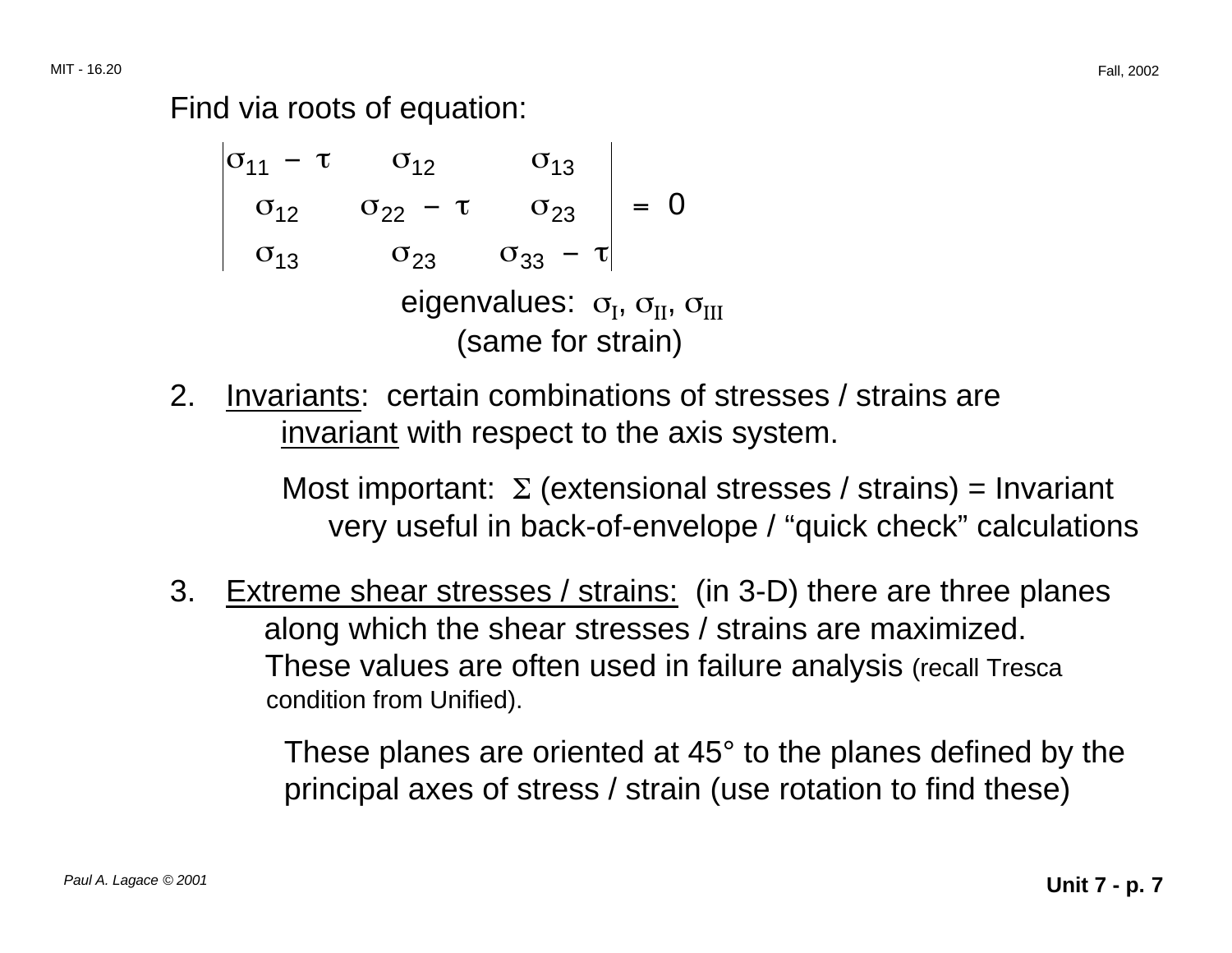Not only do we sometimes want to change the orientation of the axes we use to describe a body, but we find it more convenient to describe a body in a coordinate system other than rectangular cartesian. Thus, consider…

# Other Coordinate Systems

The "easiest" case is

Cylindrical (or Polar in 2-D) coordinates

**Figure 7.3 Loaded disk** 



**Figure 7.4 Stress around a hole**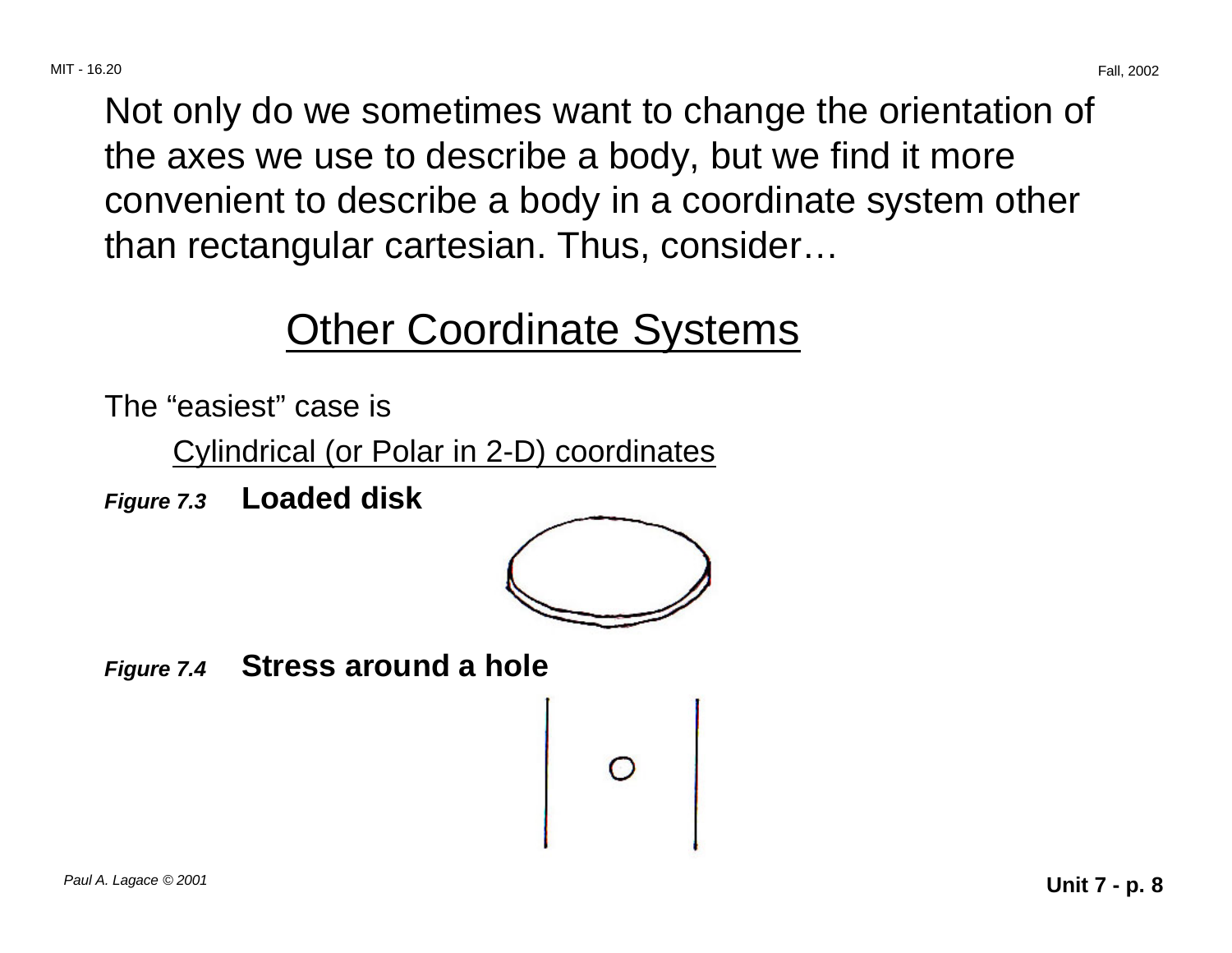



Define the point p by a different set of coordinates other than  $y_1$ ,  $y_2$ ,  $y_3$ 



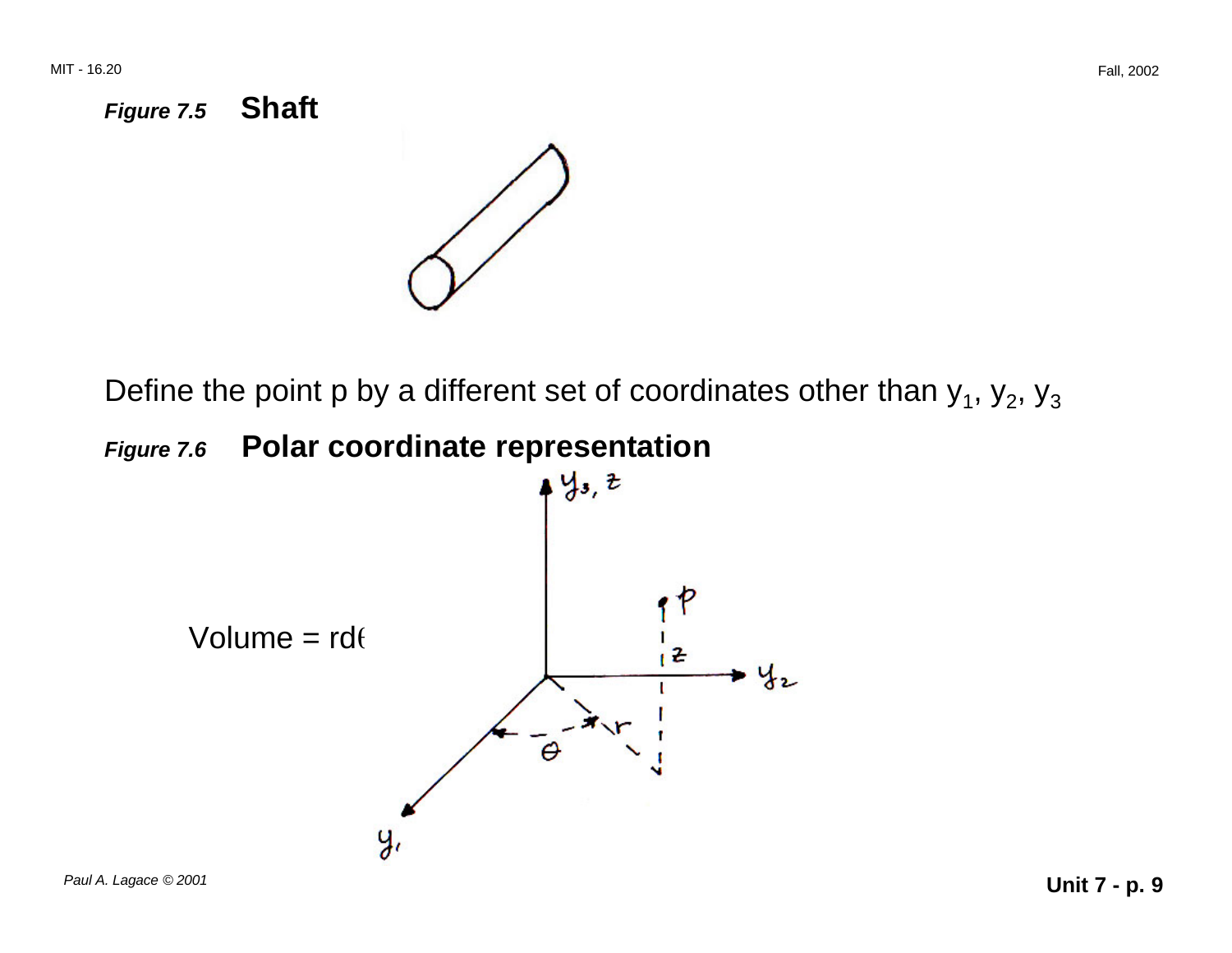Use  $\theta$ , r, z where:  $y_1 = r \cos \theta$  $y_2$  = r sin $\theta$  $y_3 = z$ are the "mapping" functions

Now the way we describe stresses, etc. change…

--> Differential element is now different

Rectangular cartesian

**Figure 7.7 Differential element in rectangular cartesian system** 

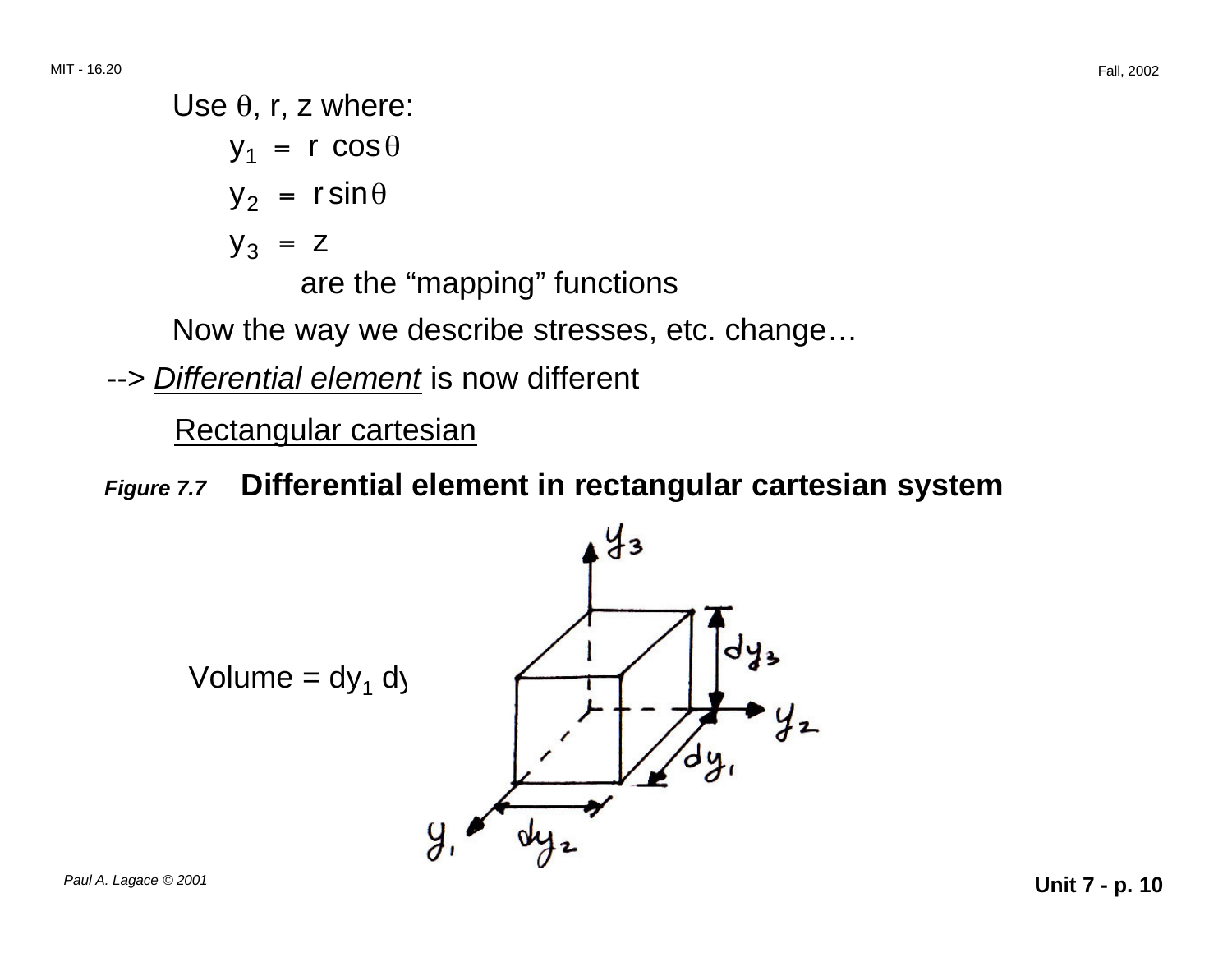#### **Cylindrical**

**Figure 7.8 Differential element in cylindrical system** 

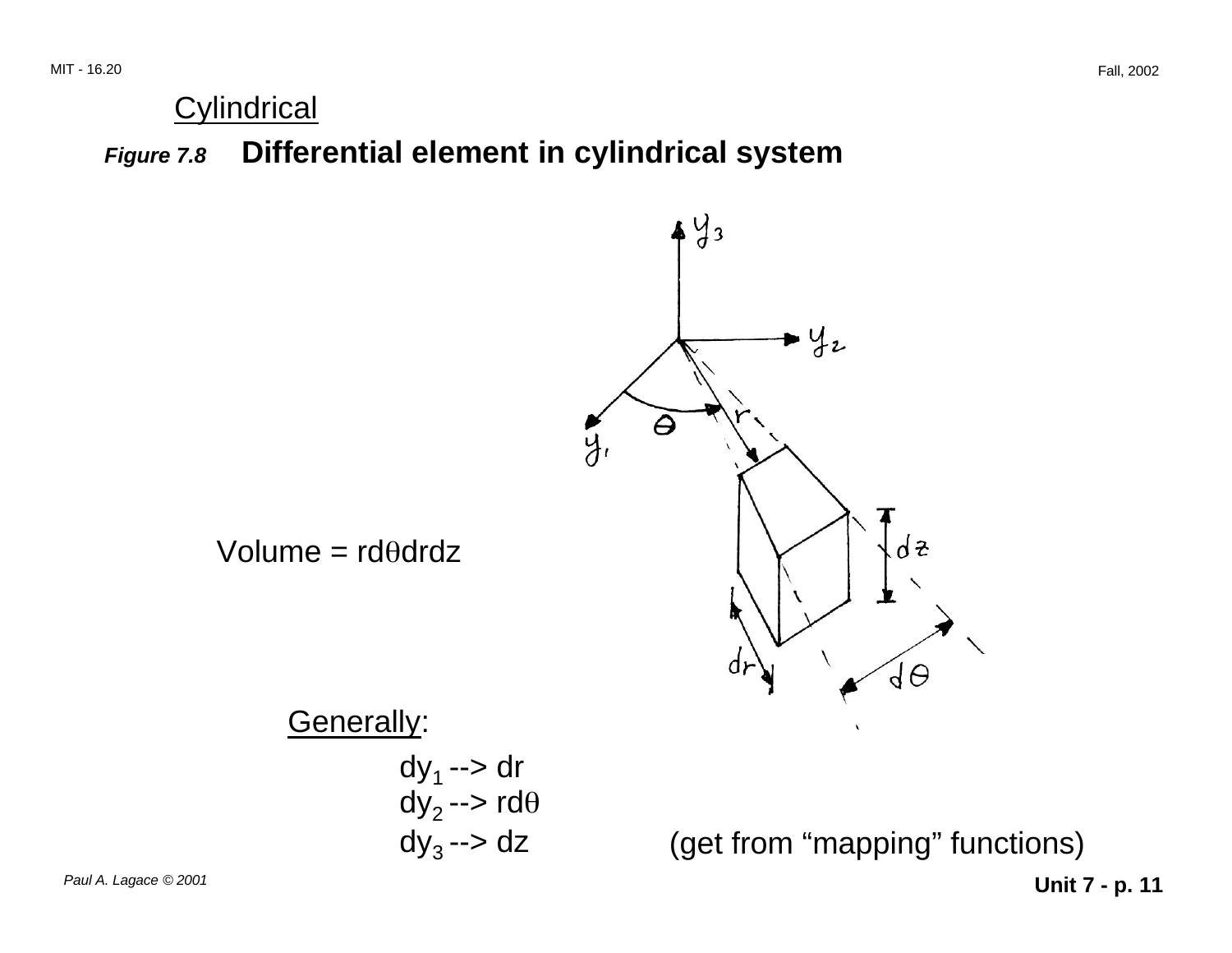

but now we deal with r,  $θ$ , z faces and directions

**Figure 7.9 Representation of stresses on rectangular cartesian and cylindrical differential elements** 



**equilibrium considerations (or your "mapping" functions on equations in rectangular cartesian coordinates) yield:**  Paul A. Lagace © 2001 **Unit 7 - p. 12**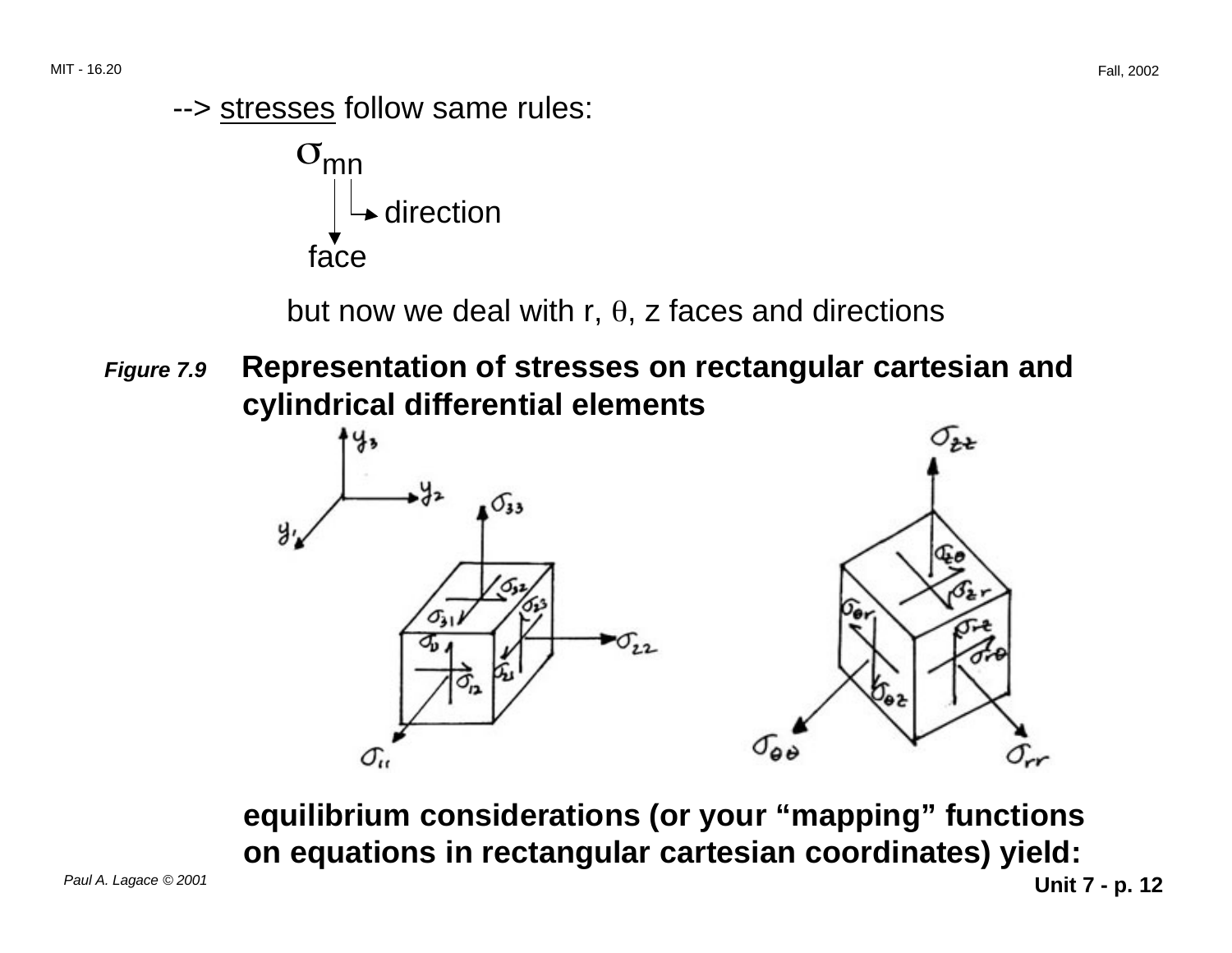#### **Equilibrium Equations (in cylindrical coordinates)**

$$
r: \frac{\partial \sigma_{rr}}{\partial r} + \frac{1}{r} \frac{\partial \sigma_{\theta r}}{\partial \theta} + \frac{\partial \sigma_{zr}}{\partial z} + \frac{\sigma_{rr} - \sigma_{\theta \theta}}{r} + f_r = 0
$$
  

$$
\theta: \frac{\partial \sigma_{r\theta}}{\partial r} + \frac{1}{r} \frac{\partial \sigma_{\theta \theta}}{\partial \theta} + \frac{\partial \sigma_{z\theta}}{\partial z} + \frac{2\sigma_{r\theta}}{r} + f_{\theta} = 0
$$
  

$$
z: \frac{\partial \sigma_{rz}}{\partial r} + \frac{1}{r} \frac{\partial \sigma_{\theta z}}{\partial \theta} + \frac{\partial \sigma_{zz}}{\partial z} + \frac{\sigma_{rz}}{r} + f_z = 0
$$

Body forces =  $f_r$ ,  $f_\theta$ ,  $f_z$ 

can do a similar manipulation for the

**Strain - Displacement Equations** 

$$
\varepsilon_{rr} = \frac{\partial u_r}{\partial r}
$$
  
\n
$$
\varepsilon_{\theta\theta} = \frac{1}{r} \frac{\partial u_{\theta}}{\partial \theta} + \frac{u_r}{r}
$$
  
\n
$$
\varepsilon_{zz} = \frac{\partial u_3}{\partial z}
$$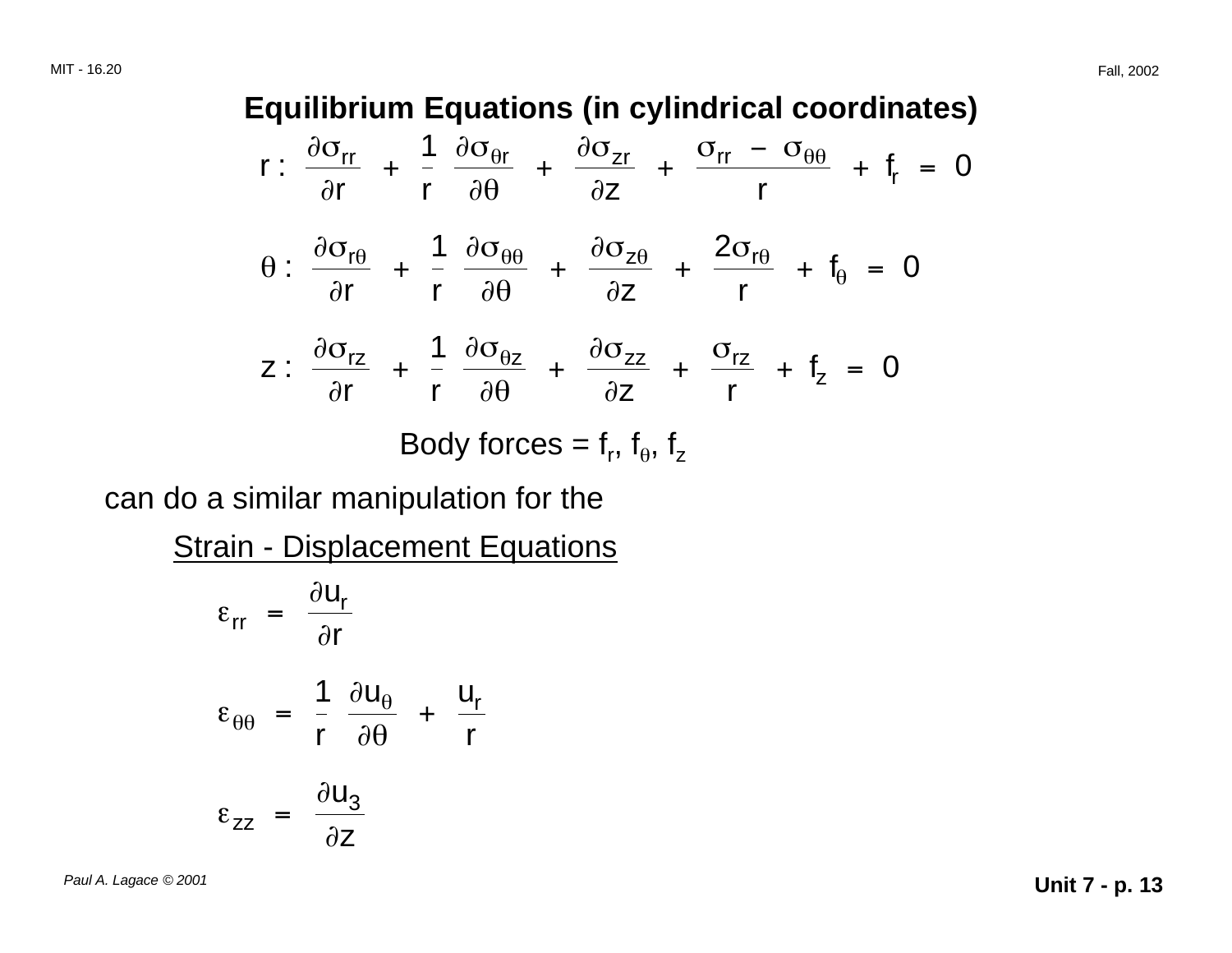(engineering shear strains)

$$
\varepsilon_{r\theta} = \frac{\partial u_{\theta}}{\partial r} + \frac{1}{r} \frac{\partial u_{r}}{\partial \theta} - \frac{u_{\theta}}{r}
$$

$$
\varepsilon_{\theta z} = \frac{1}{r} \frac{\partial u_{3}}{\partial \theta} + \frac{\partial u_{\theta}}{\partial z}
$$

$$
\varepsilon_{zr} = \frac{\partial u_{r}}{\partial z} + \frac{\partial u_{3}}{\partial r}
$$

Stress - Strain Equations become, however, more complicated and not easy to "map" into another coordinate systems.

Why? Unless the material is isotropic, the properties change with direction (if the material principal axes are rectangular orthogonal).

$$
\tilde{E}_{mnpq} = \ell_{\tilde{m}r} \ell_{\tilde{n}s} \ell_{\tilde{p}t} \ell_{\tilde{q}u} E_{rstu}
$$

So, for cylindrical coordinates:

$$
E_{\text{mnpq}}\stackrel{(\theta)}{\uparrow}
$$
 a function of  $\theta$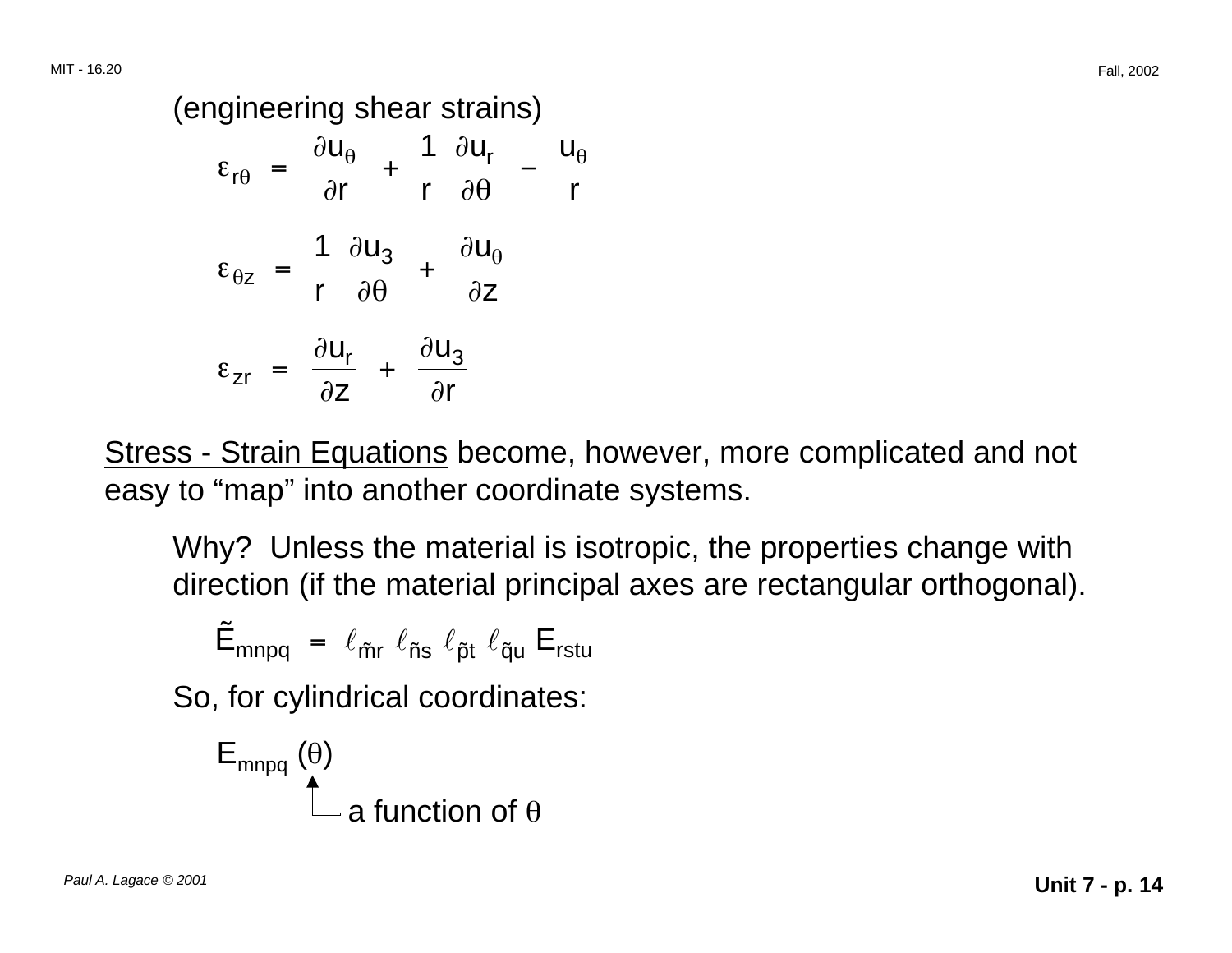MIT - 16.20 Fall, 2002

Think of it this way:

In cylindrical (polar 2-D) coordinates, we have rotated a "local rectangular cartesian system". So we use the  $\tilde{E}_{mnpq}$  transformation with the angle  $\theta$  to find the elasticity tensor values and then the "local" engineering constants.

> **Recall / note:** a material that is orthotropic may pick up additional coupling terms in this rotation and "appear" anisotropic in that local coordinate system.

In the isotropic case, can write:

$$
\varepsilon_{rr} = \frac{1}{E} \left[ \sigma_{rr} - \nu (\sigma_{\theta\theta} + \sigma_{zz}) \right]
$$
  

$$
\varepsilon_{\theta\theta} = \frac{1}{E} \left[ \sigma_{\theta\theta} - \nu (\sigma_{rr} + \sigma_{zz}) \right]
$$
  

$$
\varepsilon_{zz} = \frac{1}{E} \left[ \sigma_{zz} - \nu (\sigma_{rr} + \sigma_{\theta\theta}) \right]
$$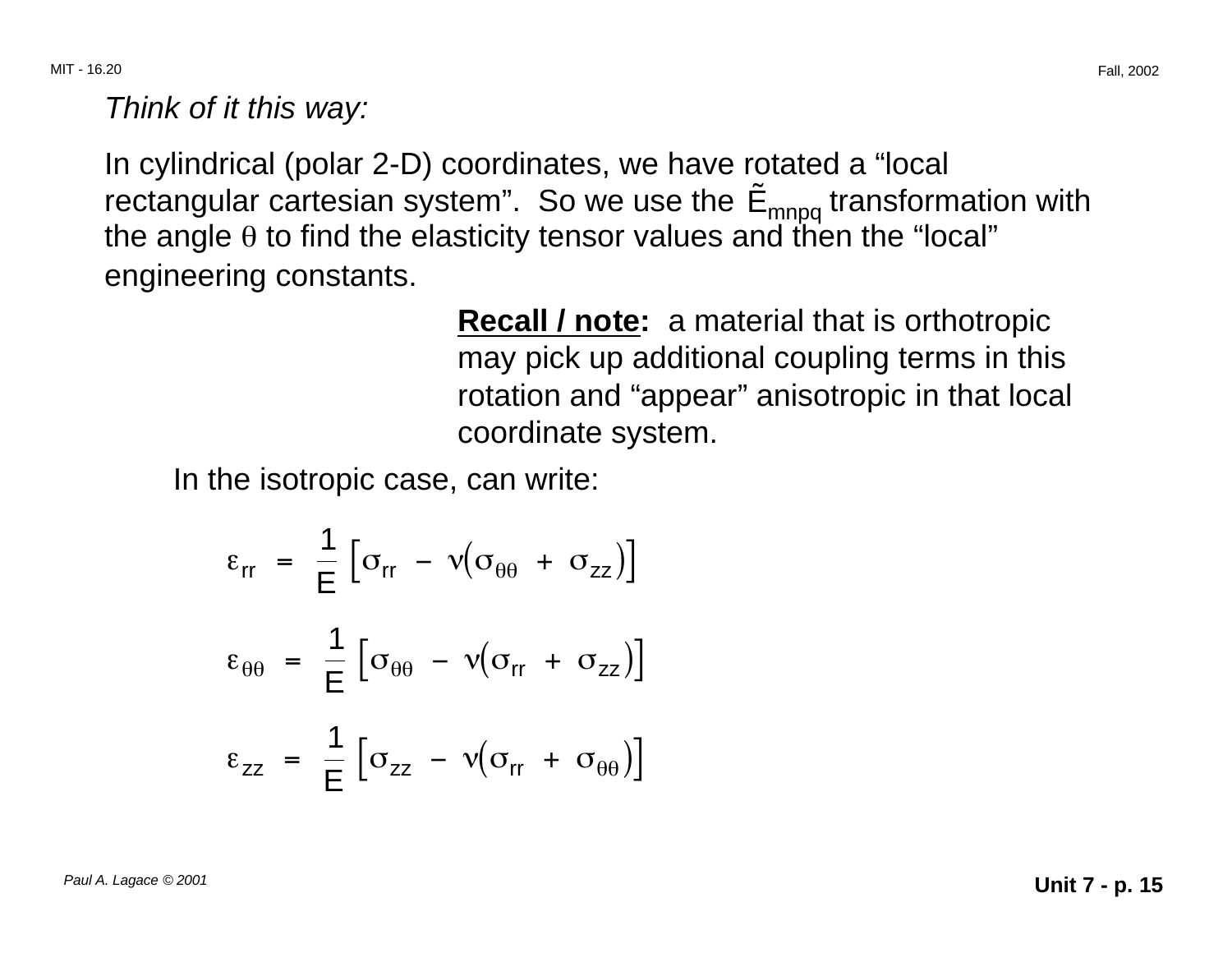$$
\varepsilon_{r\theta} = \frac{2(1 + v)}{E} \sigma_{r\theta}
$$

$$
\varepsilon_{\theta z} = \frac{2(1 + v)}{E} \sigma_{\theta z}
$$

$$
\varepsilon_{zr} = \frac{2(1 + v)}{E} \sigma_{zr}
$$

More generally, we can express transformation to any…

General Curvilinear Coordinates

(including locally non-rectangular Cartesian systems) functional forms:

 $F_1 (y_1, y_2, y_3) = \xi$  $F_2(y_1, y_2, y_3) = \eta$  $F_3(y_1, y_2, y_3) = \zeta$ 

Use these to "transform" governing equations from basic rectangular case